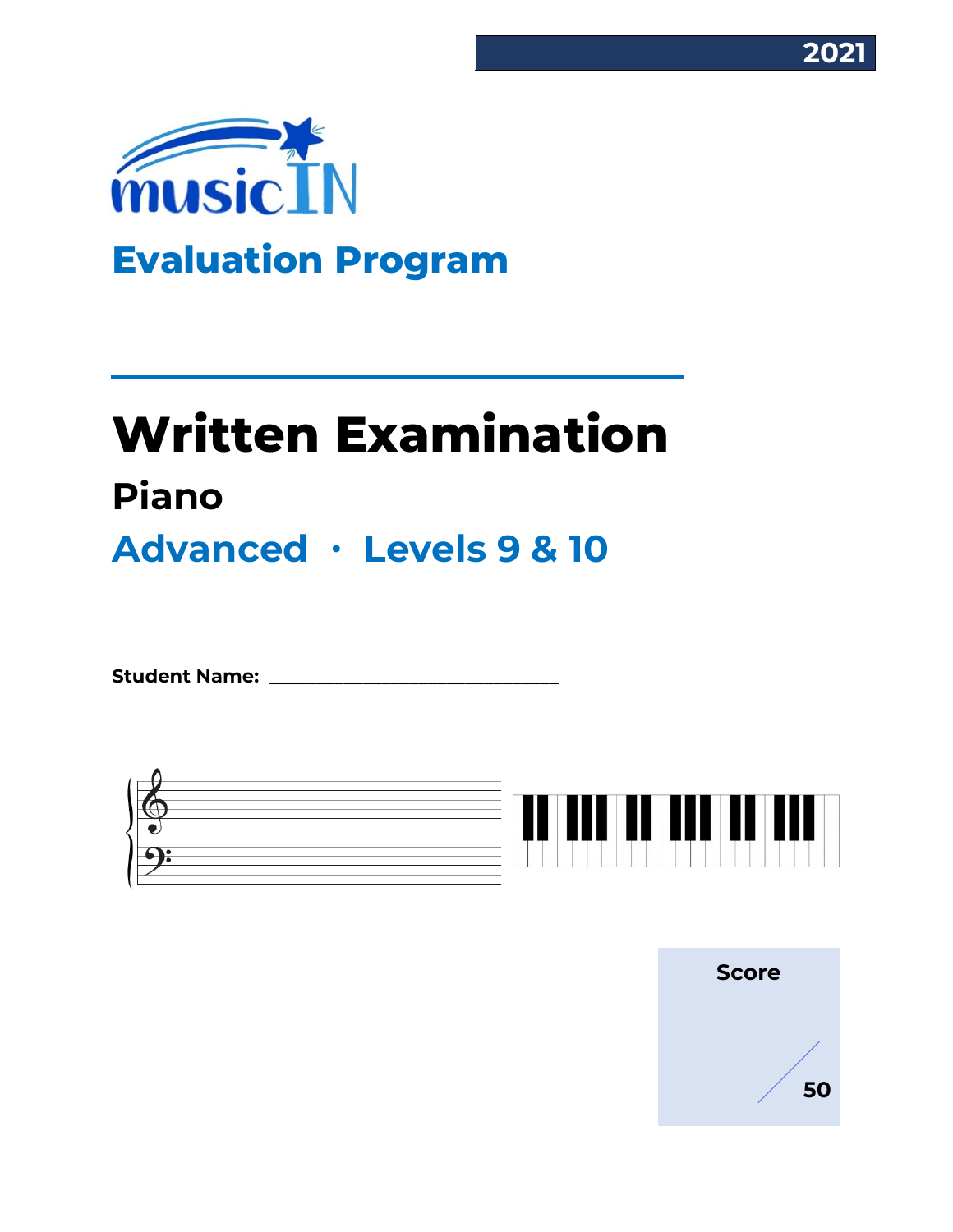**Analysis of Musical Excerpt #1** (15 points)

Use the excerpt below to answer the following questions with the most appropriate response.

**Sonata in D Major (Hob. XVI:37)** 1 st Movement

Franz Joseph Haydn







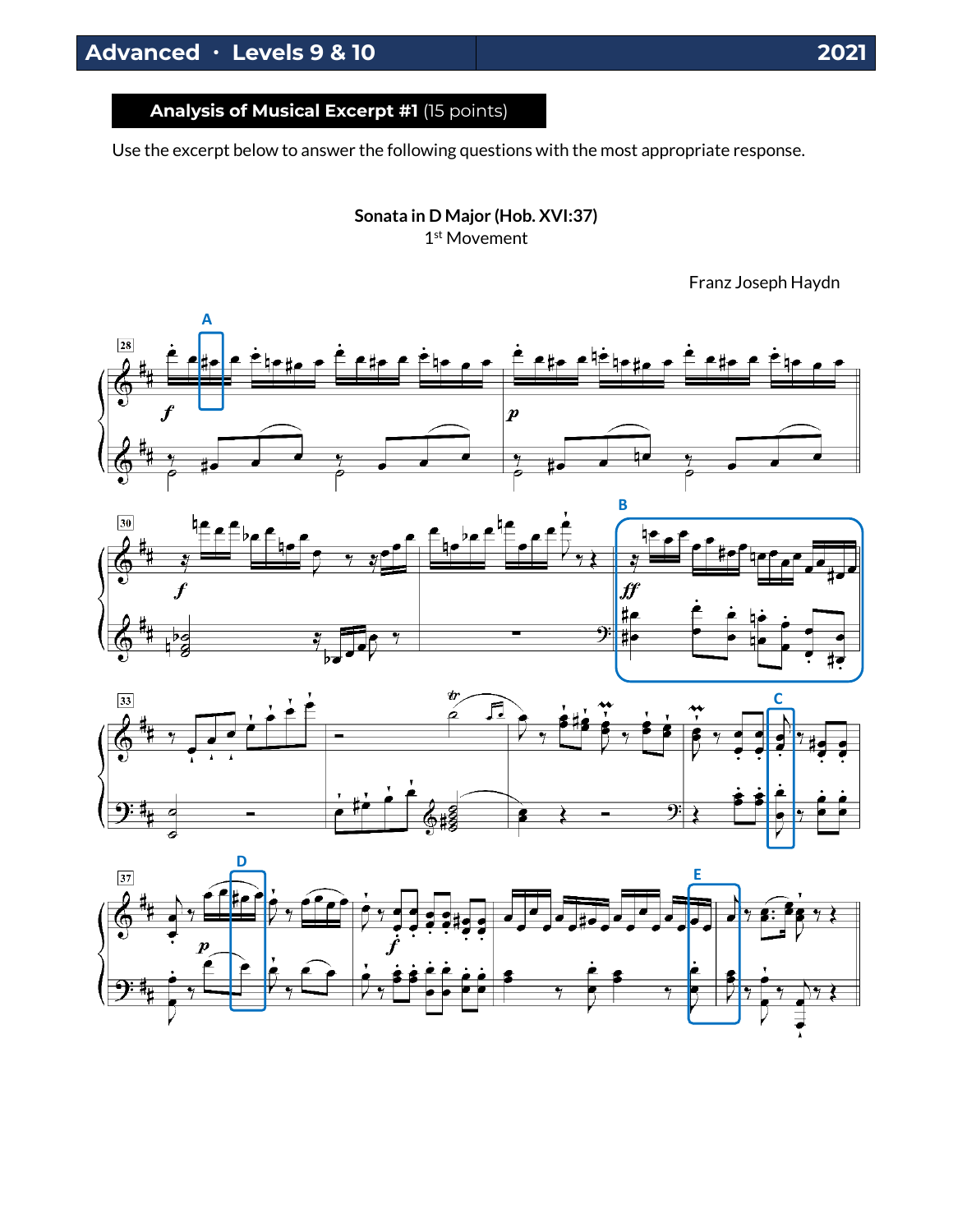|    | Advanced · Levels 9 & 10                                                                  |                  |                 | 202 |
|----|-------------------------------------------------------------------------------------------|------------------|-----------------|-----|
| 1. | During which Western Classical period was this piece written?                             |                  |                 |     |
|    | <b>Baroque</b>                                                                            | <b>Classical</b> | Romantic        |     |
|    | 2. What is the <b>texture</b> of this excerpt?                                            |                  |                 |     |
|    | polyphonic                                                                                | homophonic       | twelve-tone row |     |
|    | 3. This piece begins in D Major, but what key is this excerpt in?                         |                  |                 |     |
|    | tonic key                                                                                 | subdominant key  | dominant key    |     |
|    | 4. The next section of this movement is the development. Therefore, what is this section? |                  |                 |     |
|    | recapitulation                                                                            | countersubject   | exposition      |     |

5. Which **harmonic device** is used in measure 30?

**Neapolitan sixth secondary dominant French augmented sixth**

6. Which measure contains a fully **diminished 7th** chord?

**measure 28 measure 32 measure 38**

7. Which measures contain a **ii<sup>6</sup> -V 7 -I** in the key of A Major?

**measures 28-29 measures 38-39 measures 39-40**

8. Which measures contain a **I 6 4 -V 7 -I** in the key of A Major?

| measures 28-29 | measures 33-35 | measures 36-37 |
|----------------|----------------|----------------|
|                |                |                |

9. What is the **non-chord tone** in box **A**?

**appoggiatura escape tone neighbor tone** 

10. What would be the most appropriate **Roman numeral** at box **B**?

# **Ger+6 viio7/V #ivo7**

11. What would be the most appropriate **lead sheet symbol** at box **C**?

**Dmaj13 (or D∆13) Dadd6 Bm/D**

- 12. If the E and G# in box **D** are considered as chord tones, what non-chord tone would the A be?
	- **anticipation escape tone retardation**
- 13. What **cadence** is located in box **E**?

**authentic half deceptive**

14. Which **mode** could utilize the same key signature as this excerpt (two sharps)?

**A Mixolydian A Dorian D Phrygian**

15. What is the **harmony** primarily used in this excerpt?

**secundal tertian quartal**

**Further Exploration with Teacher** Explore the Sonata form of this movement with your teacher!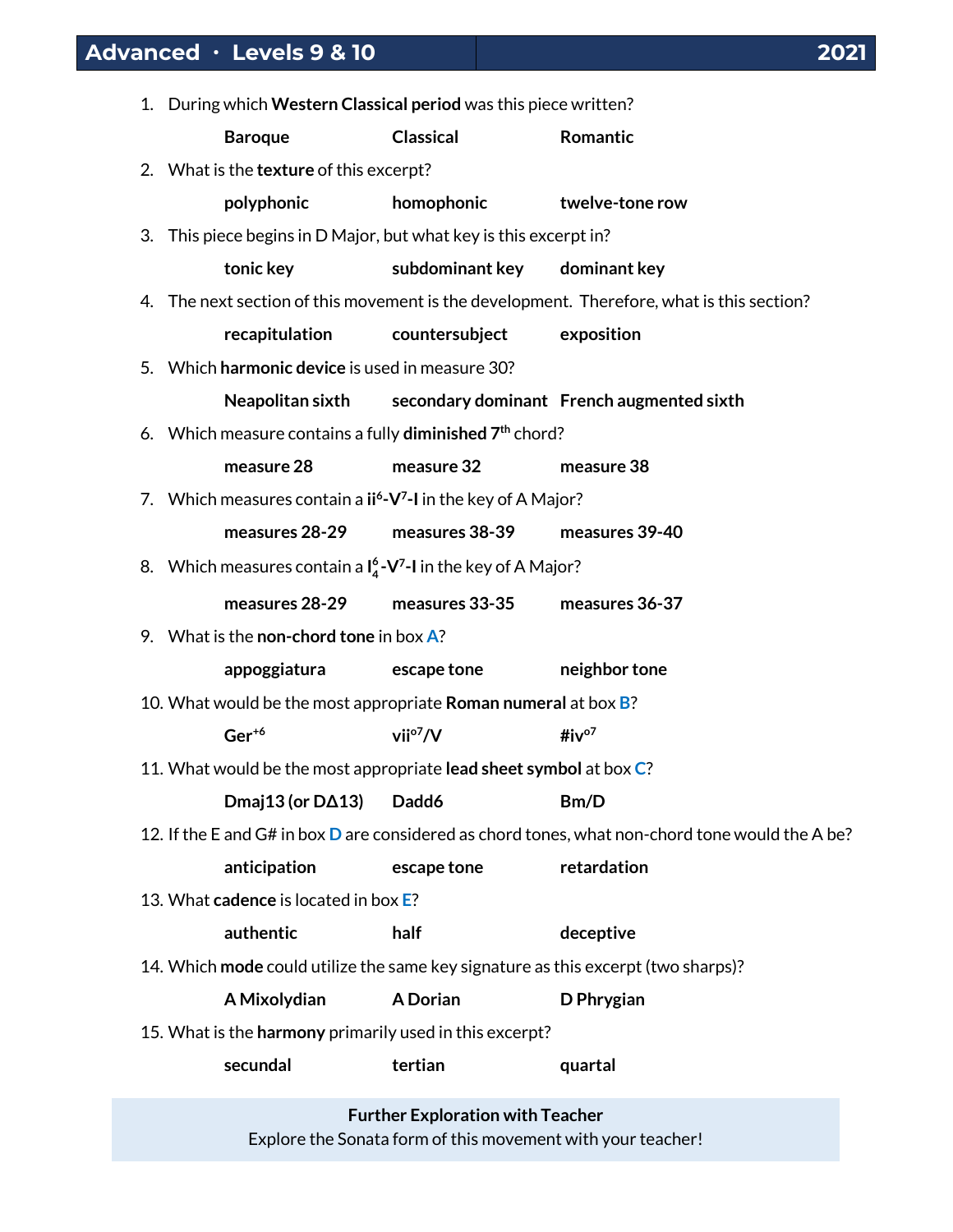# **Analysis of Musical Excerpt #2** (15 points)

Use the excerpt below to answer the following questions with the most appropriate response.

**Scenes of San Francisco**

IV. The Lighthouse











Amy Stephens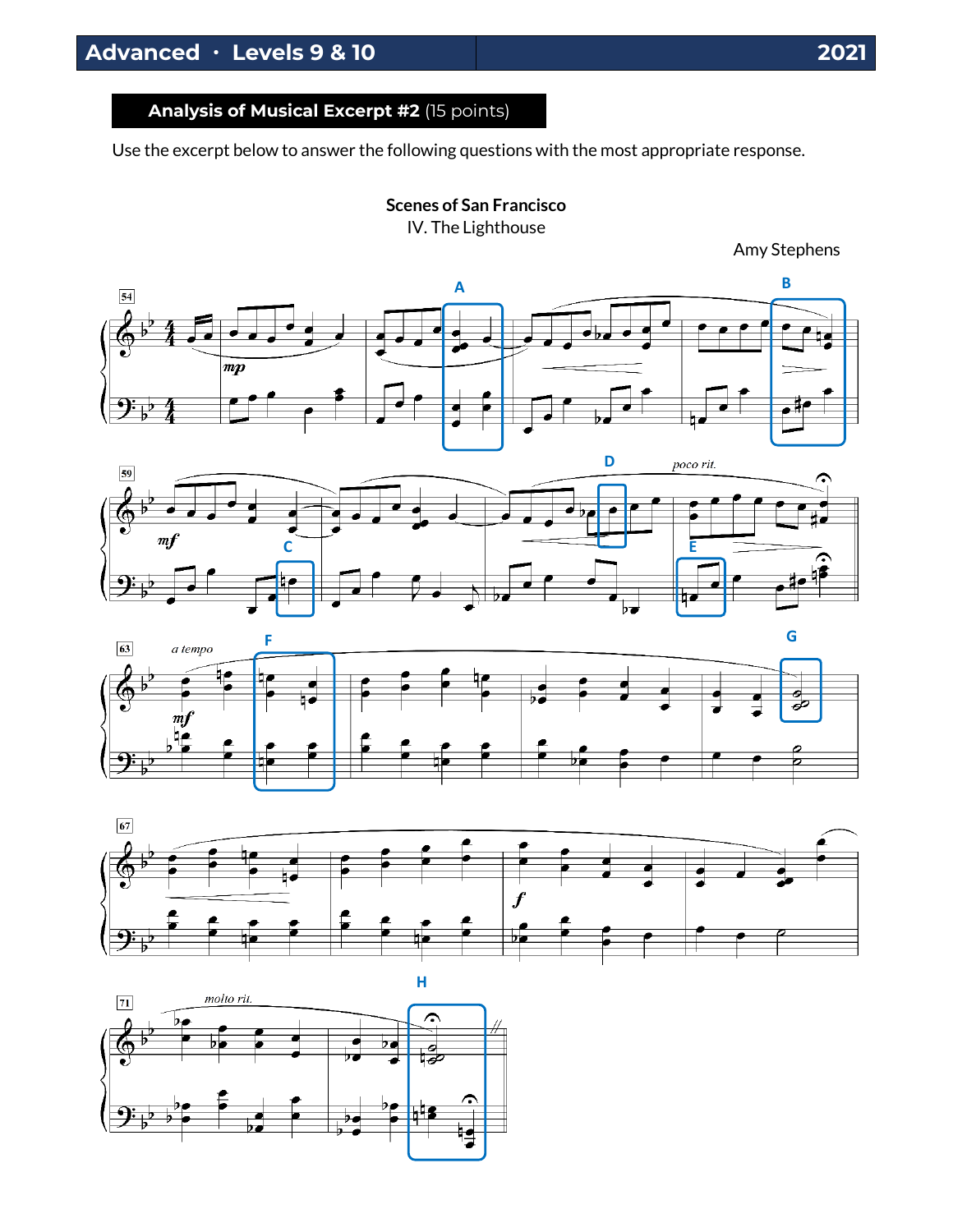| 16. What would be an appropriate lead sheet symbol at box A?                                |                                                                                           |                |                                                                                         |
|---------------------------------------------------------------------------------------------|-------------------------------------------------------------------------------------------|----------------|-----------------------------------------------------------------------------------------|
|                                                                                             | Ebmaj7/G                                                                                  | Dsus2          | G6                                                                                      |
| 17. What would be an appropriate lead sheet symbol at box B?                                |                                                                                           |                |                                                                                         |
|                                                                                             | Dmaj9                                                                                     | D <sub>9</sub> | D7 <sub>b</sub> 9                                                                       |
|                                                                                             | 18. What is the scale degree in box C?                                                    |                |                                                                                         |
|                                                                                             | subtonic                                                                                  | leading tone   | supertonic                                                                              |
|                                                                                             | 19. Which type of minor scale contains both a subtonic and a leading tone?                |                |                                                                                         |
|                                                                                             | natural minor                                                                             | harmonic minor | melodic minor                                                                           |
|                                                                                             | 20. If the note in box <b>D</b> is considered a <b>non-chord tone</b> , what would it be? |                |                                                                                         |
|                                                                                             | retardation                                                                               | escape tone    | passing tone                                                                            |
|                                                                                             | 21. What is the interval between the two notes in box E?                                  |                |                                                                                         |
|                                                                                             | <b>P5</b>                                                                                 | d <sub>5</sub> | A <sub>5</sub>                                                                          |
|                                                                                             | 22. Which is the enharmonic equivalent of the interval in box E?                          |                |                                                                                         |
|                                                                                             | A <sub>4</sub>                                                                            | P <sub>5</sub> | m <sub>5</sub>                                                                          |
|                                                                                             |                                                                                           |                | 23. Which measure contains the root of the Neapolitan chord in the key of this excerpt? |
|                                                                                             | measure 61                                                                                | measure 62     | measure 63                                                                              |
| 24. Which measure contains a ii-V progression in the key of this excerpt?                   |                                                                                           |                |                                                                                         |
|                                                                                             | measure 61                                                                                | measure 62     | measure 63                                                                              |
| 25. Which cadence is located in measure 62?                                                 |                                                                                           |                |                                                                                         |
|                                                                                             | authentic                                                                                 | half           | deceptive                                                                               |
| 26. What Roman numeral analysis would be appropriate at box F?                              |                                                                                           |                |                                                                                         |
|                                                                                             | IV <sup>6</sup>                                                                           | $V^6$ /vii     | $\sharp$ VI <sup>6</sup>                                                                |
| 27. The E-natural in box E can be considered the use of which mode?                         |                                                                                           |                |                                                                                         |
|                                                                                             | Lydian                                                                                    | <b>Dorian</b>  | Phrygian                                                                                |
| 28. What is the quality of the triad in box G? (consider RH only)                           |                                                                                           |                |                                                                                         |
|                                                                                             | add2                                                                                      | sus2           | maj9                                                                                    |
| 29. What would be an appropriate lead sheet symbol at box H?                                |                                                                                           |                |                                                                                         |
|                                                                                             | Cadd <sub>2</sub>                                                                         | Csus2          | Em13                                                                                    |
| 30. What is the pitch that is in a G blues scale that is not in a G minor pentatonic scale? |                                                                                           |                |                                                                                         |
|                                                                                             | Вb                                                                                        | C#/Db          | F                                                                                       |
| <b>Further Exploration with Teacher</b>                                                     |                                                                                           |                |                                                                                         |

What is the significance of the lighthouse referenced here in the context of San Francisco?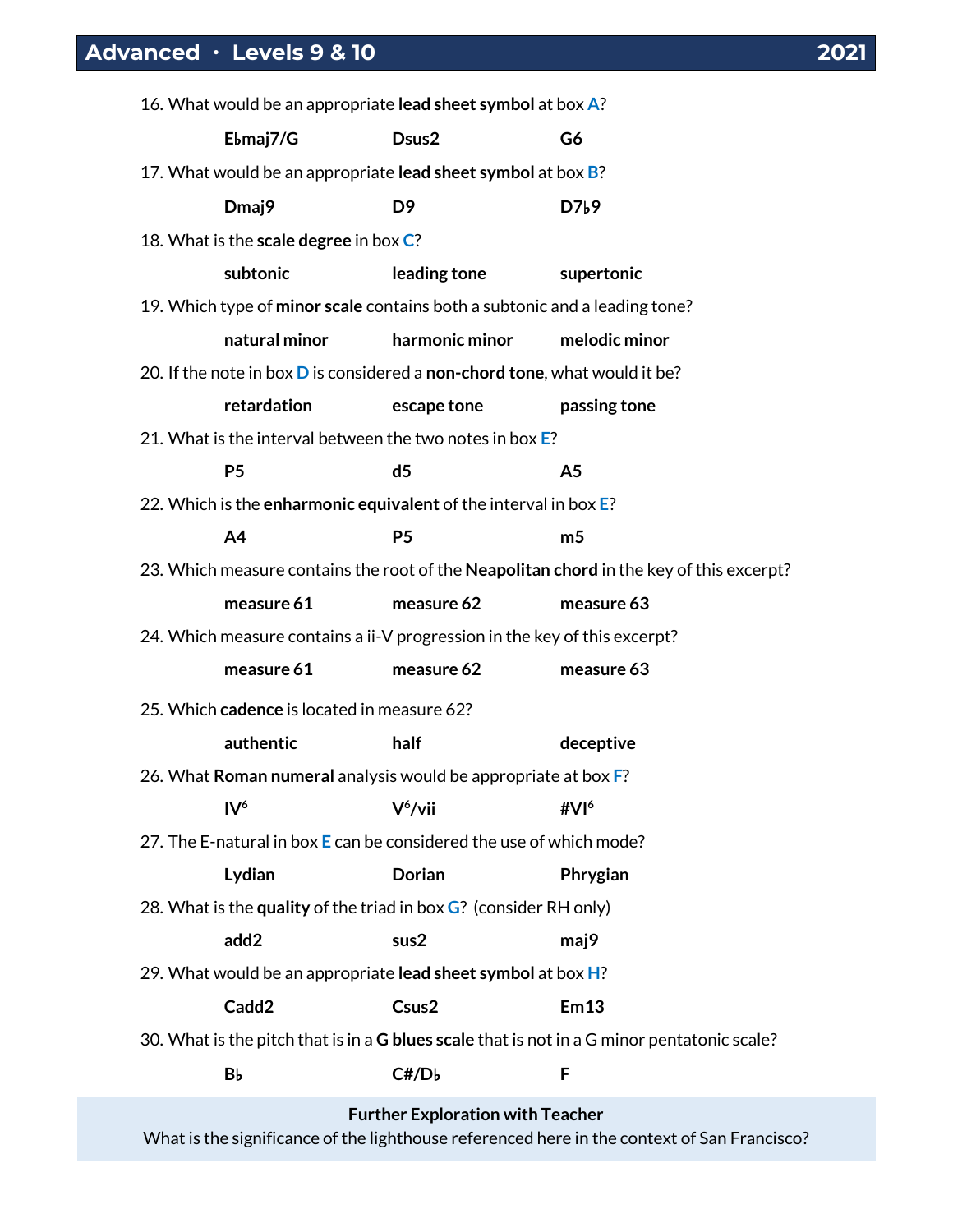# **Music History & Around the World** (10 points)

#### **Western Classical Music History: Composers**

Match the composers with their respective **period**:

- 31. \_\_\_\_\_\_\_\_\_\_ Fanny Mendelssohn
- 32. \_\_\_\_\_\_\_\_\_\_ Margaret Bonds

33. \_\_\_\_\_\_\_\_\_\_ Claude Debussy

| (A) Baroque         |
|---------------------|
| (B) Classical       |
| (C) Romantic        |
| (D) Impressionistic |
| (E) Modern          |

#### **Instrument Families: Around the World**

Match the instruments with their respective **instrument families**:

| 34. | guzheng    |
|-----|------------|
| 35. | didgeridoo |
| 36. | tabla      |

| (A) Wind / Aerophones       |
|-----------------------------|
| (B) Strings / Chordophones  |
| (C) Percussive / Idiophones |
| (D) Drums / Membranophones  |

### **Around the World**

Match the musical genres with their respective **countries or region**.

- 37. \_\_\_\_\_\_\_\_\_\_ Slack Key Guitar
- 38. \_\_\_\_\_\_\_\_\_\_ Mbube "Lion"
- 39. \_\_\_\_\_\_\_\_\_\_ Inuit Throat-Singing
- 40. \_\_\_\_\_\_\_\_\_\_ Takht

|  | (A) Argentina      |
|--|--------------------|
|  | (B) China          |
|  | (C) Hawaii         |
|  | (D) Middle East    |
|  | (E) Native America |
|  | (F) South Africa   |
|  |                    |